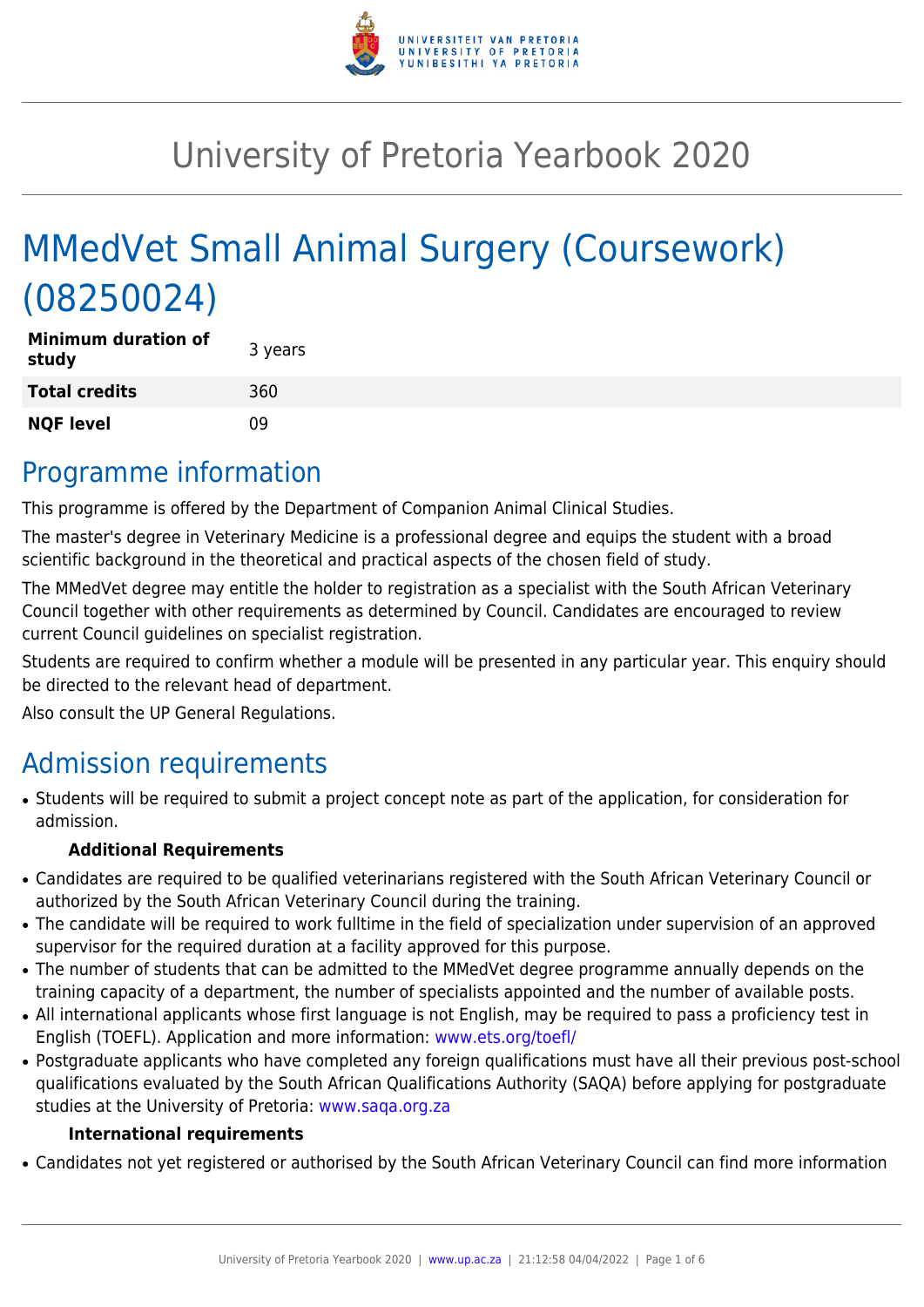

on the South African Veterinary Council website at [www.savc.org.za](http://www.savc.org.za)

### **Notification**

• While the MMedVet is an advanced professional programme equivalent to specialist certification, registration to practice as a specialist is controlled by the South African Veterinary Council or international equivalent. These bodies may have additional requirements for registration that are not university requirements. Please check their requirements as well.

# Examinations and pass requirements

Also consult the applicable General Regulations.

#### **Conferment of the degree**

The MMedVet is conferred by virtue of completion of a minimum of 90 weeks of clinical training, examination in the specialist module, and a mini-dissertation

#### **Examinations**

The examination(s) in the specialist field of study may only be taken on completion of the minimum clinical training.

The nature and duration of the specialist module's examination(s), which will test fully the theoretical knowledge as well as the practical skills of the student, is determined by the head of department in which the chosen field of study is offered.

A minimum examination mark of 50% is required in each of the theoretical and practical and oral sections of the specialist module.

Students who intend applying for membership of a specialist college abroad later on, should bear in mind that many of these colleges require a minimum examination mark and a final mark of at least 60% for admission.

# Research information

### **Mini-dissertation**

(Also consult the General Regulations)

A student must submit a mini-dissertation, which deals with the particular field of specialization.

A mini-dissertation is based on a research project or related research projects (which need not be original), planned and written down by the student within the theme of the chosen specialization. (Assistance with statistical processing, applied specialised procedures, etc. is allowed, but must be acknowledged.) The student may use appropriate research done previously, to add to the writing of the mini-dissertation. Earlier, related publications by the student may be bound with the mini-dissertation, but may not substitute the complete text of the mini-dissertation. Publications that are submitted, must be rounded off by means of an extensive introduction, materials, and information concerning methods and a discussion of the results. The minidissertation will be evaluated by two examiners, who may not necessarily attend the final examination. The average of the separate marks awarded by the two examiners, constitutes the final mark for the minidissertation. The minimum pass mark is 50%. A student who has failed may be permitted by the Dean, on the

recommendation of the relevant head of department, to submit an amended mini-dissertation for final adjudication.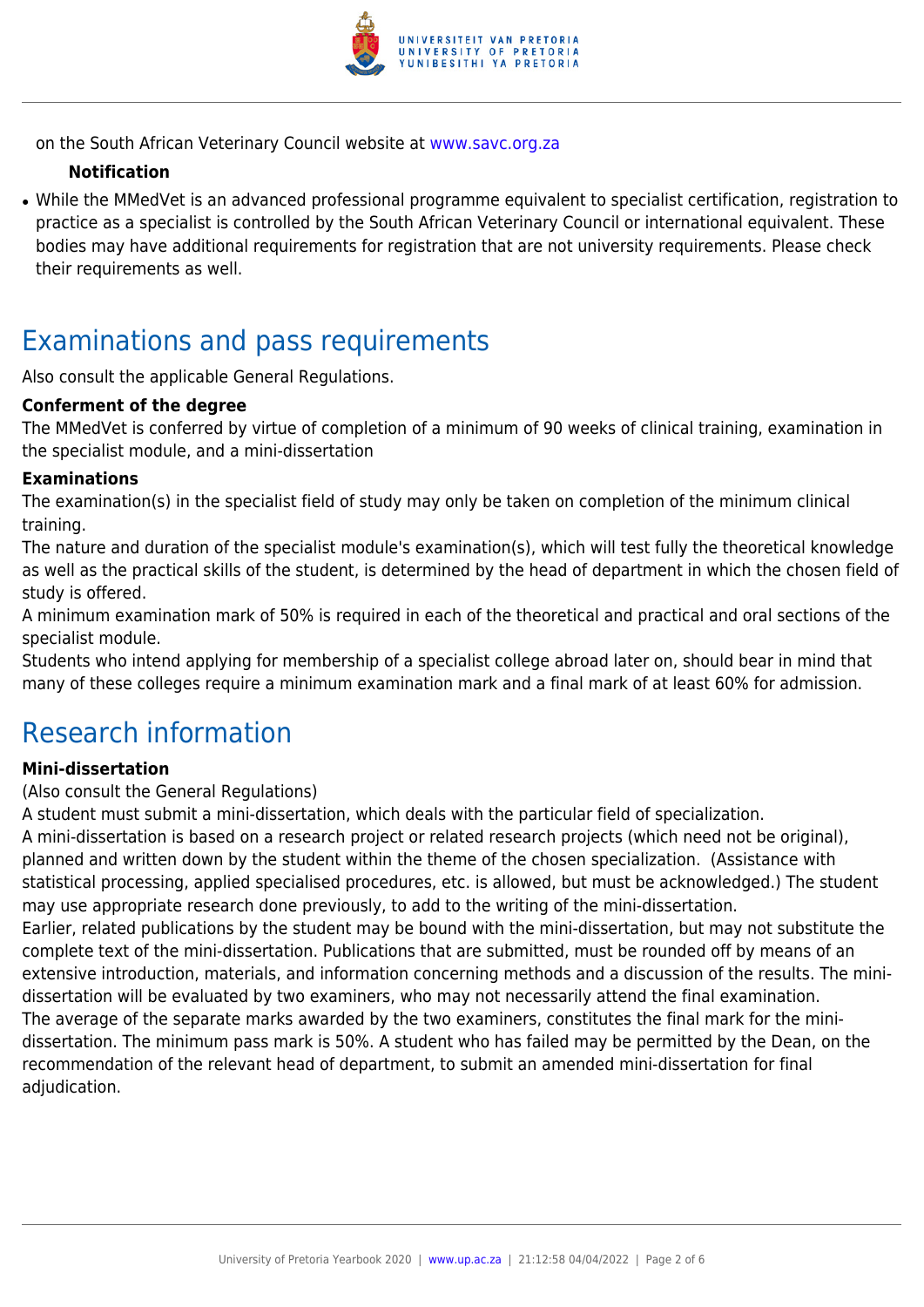

# Pass with distinction

In order to obtain the degree with distinction, a minimum final mark of 75% is required for the field of specialisation and the mini-dissertation.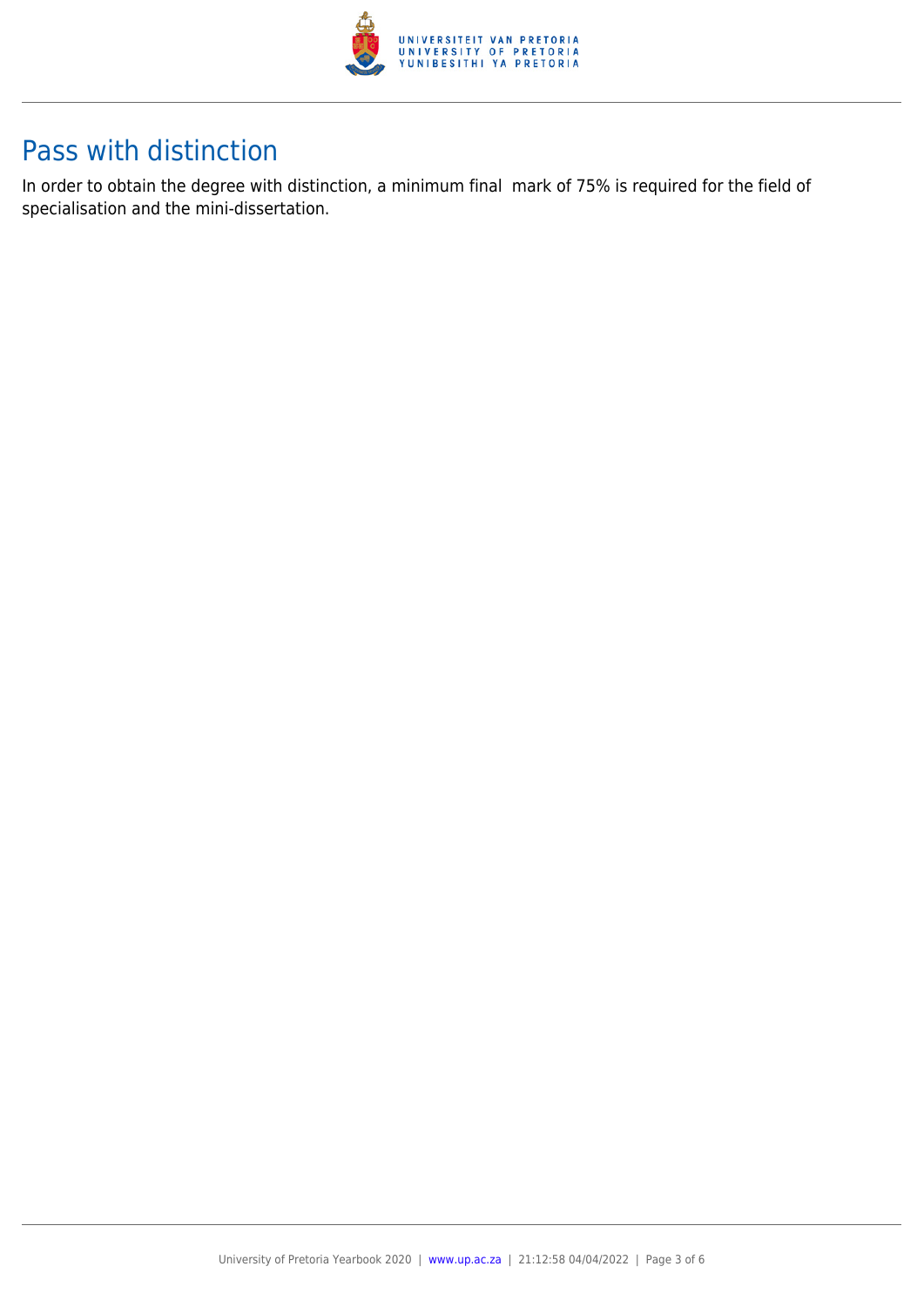

# Curriculum: Year 1

**Minimum credits: 360**

# **Core modules**

### **Surgery 803 (CHV 803)**

| <b>Module credits</b>         | 270.00                                   |
|-------------------------------|------------------------------------------|
| <b>Prerequisites</b>          | No prerequisites.                        |
| <b>Language of tuition</b>    | Module is presented in English           |
| <b>Department</b>             | <b>Companion Animal Clinical Studies</b> |
| <b>Period of presentation</b> | Year                                     |
| <b>Module content</b>         |                                          |

Advanced theoretical, practical and experiential module in small animal surgery.

### **Mini-dissertation: Small animal surgery 892 (CHV 892)**

| <b>Module credits</b>         | 90.00                                    |
|-------------------------------|------------------------------------------|
| <b>Prerequisites</b>          | <b>VRM 813</b>                           |
| <b>Language of tuition</b>    | Module is presented in English           |
| <b>Department</b>             | <b>Companion Animal Clinical Studies</b> |
| <b>Period of presentation</b> | Year                                     |

### **Research methodology 813 (VRM 813)**

| <b>Module credits</b>         | 0.00                                |
|-------------------------------|-------------------------------------|
| Language of tuition           | Module is presented in English      |
| <b>Department</b>             | <b>Veterinary Tropical Diseases</b> |
| <b>Period of presentation</b> | Semester 1 and Semester 2           |

### **Module content**

A web-based introductory module in research methodology that includes planning and undertaking a research project or clinical trial, collecting and analysing data, scientific writing, and enabling preparation and presenting of a research protocol.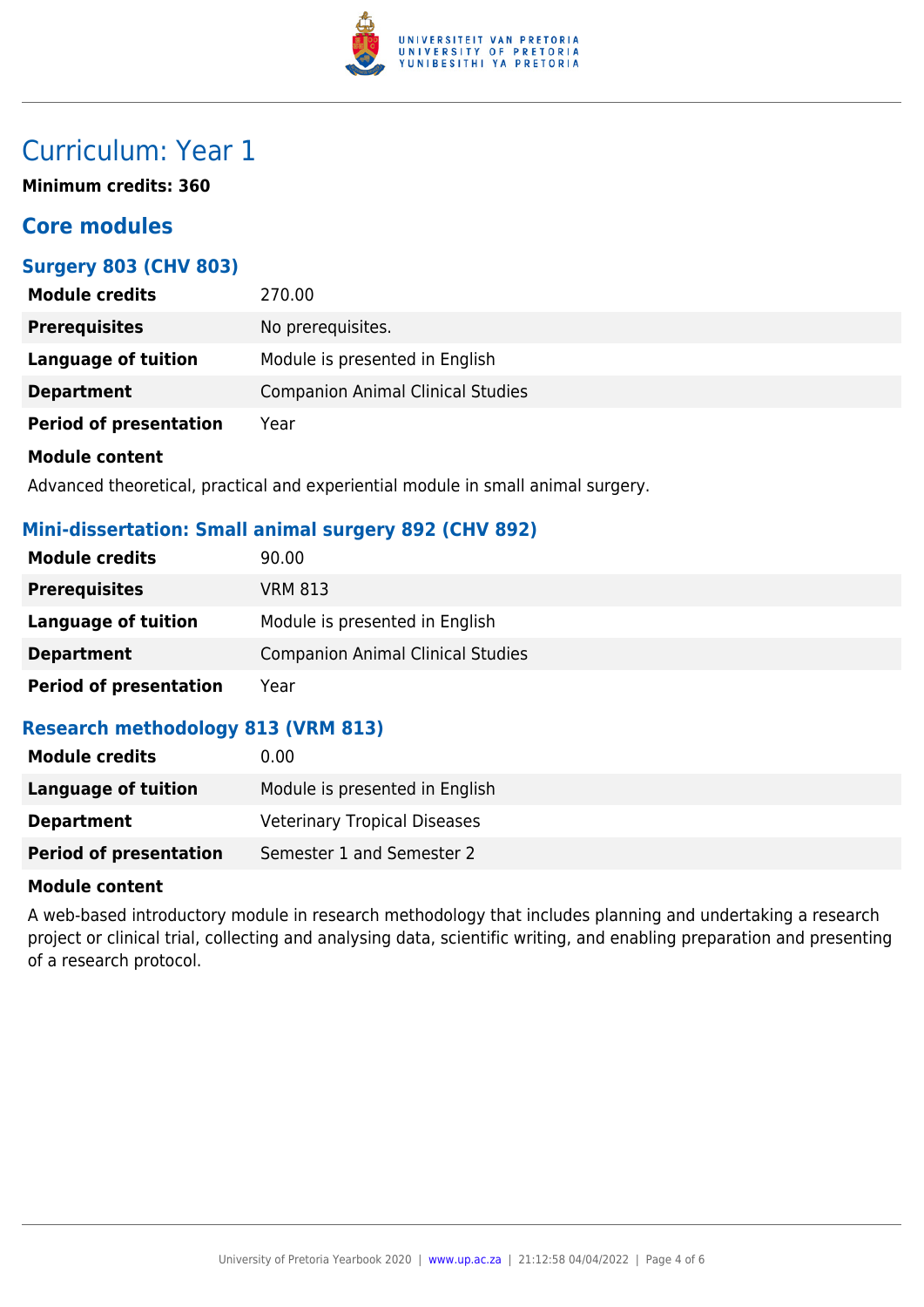

# Curriculum: Year 2

**Minimum credits: 360**

# **Core modules**

# **Surgery 803 (CHV 803)**

| <b>Module credits</b>         | 270.00                                   |
|-------------------------------|------------------------------------------|
| <b>Prerequisites</b>          | No prerequisites.                        |
| Language of tuition           | Module is presented in English           |
| <b>Department</b>             | <b>Companion Animal Clinical Studies</b> |
| <b>Period of presentation</b> | Year                                     |
| <b>Module content</b>         |                                          |

Advanced theoretical, practical and experiential module in small animal surgery.

# **Mini-dissertation: Small animal surgery 892 (CHV 892)**

| <b>Module credits</b>         | 90.00                                    |
|-------------------------------|------------------------------------------|
| <b>Prerequisites</b>          | VRM 813                                  |
| <b>Language of tuition</b>    | Module is presented in English           |
| <b>Department</b>             | <b>Companion Animal Clinical Studies</b> |
| <b>Period of presentation</b> | Year                                     |